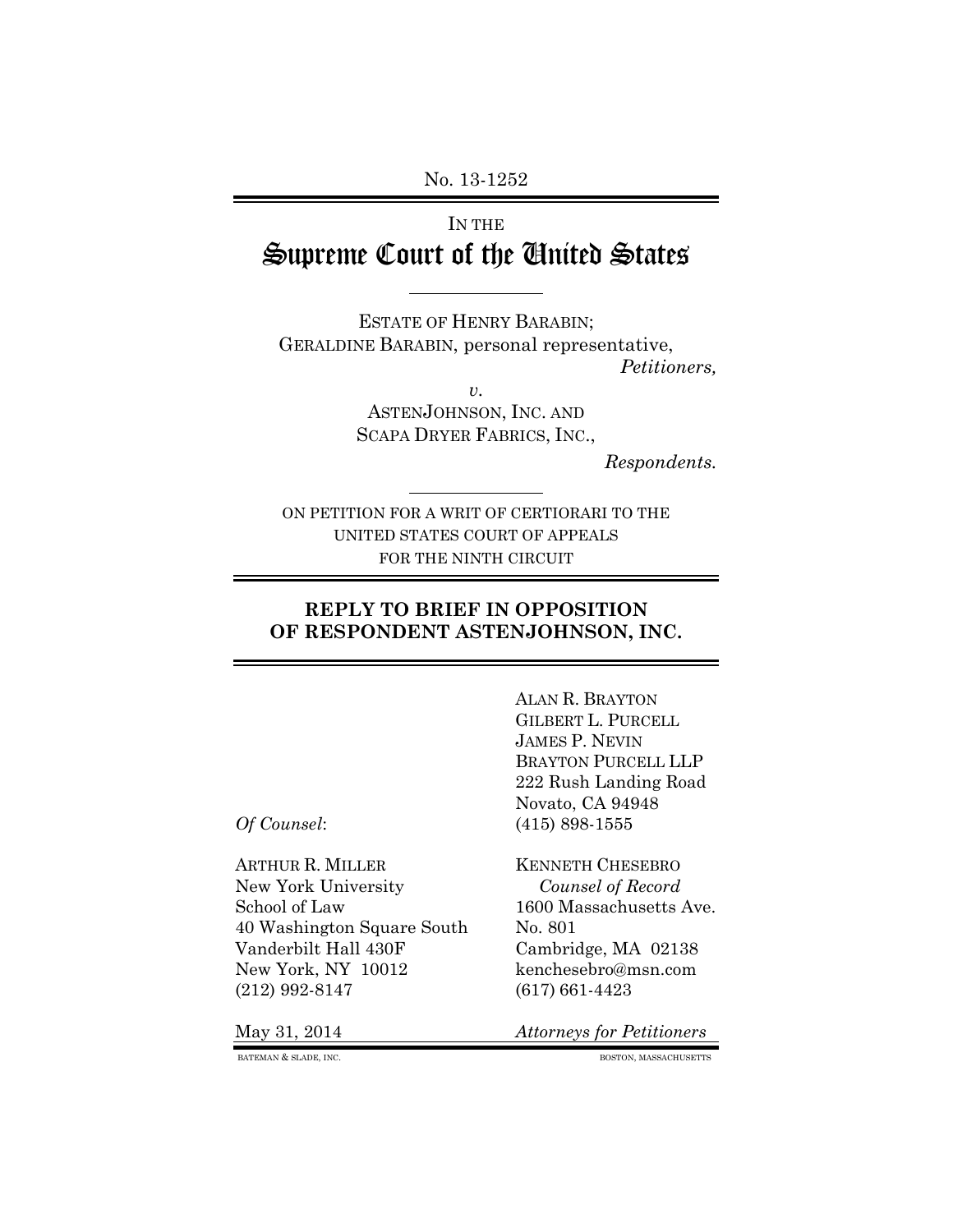## **TABLE OF CONTENTS**

|             | Table of Authorities                                                                                                            |  |  |  |  |  |
|-------------|---------------------------------------------------------------------------------------------------------------------------------|--|--|--|--|--|
| $A_{\cdot}$ | The En Banc Decision Below Improperly<br>Claims Power for Appellate Courts That<br>Congress Has Allocated to District Courts  2 |  |  |  |  |  |
| В.          | The Decision Below Deepens an Intractable<br>Division Among the Courts of Appeals $\dots \dots 6$                               |  |  |  |  |  |
| $C_{-}$     | The Decision Below Presents a<br>Purely Legal Issue, Unencumbered                                                               |  |  |  |  |  |
|             | D. A Vote on the Petition Should Be Postponed<br>Until the United States' Position Is Known 11                                  |  |  |  |  |  |
|             |                                                                                                                                 |  |  |  |  |  |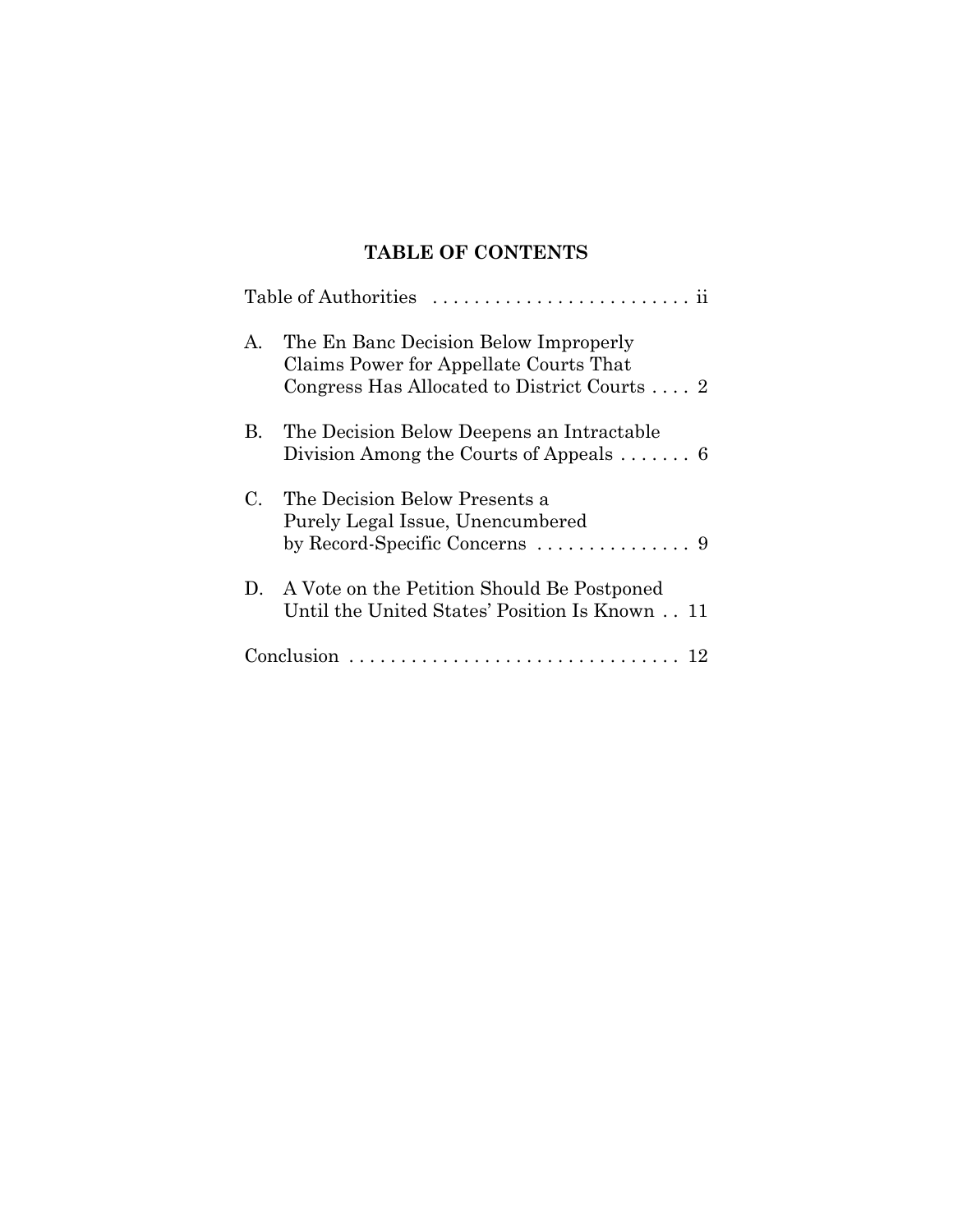## **TABLE OF AUTHORITIES**

## *CASES***:** *PAGE***:**

| Daubert v. Merrell Dow Pharmaceuticals,                            |
|--------------------------------------------------------------------|
|                                                                    |
| Mukhtar v. California State University,                            |
| 299 F.3d 1053 (9th Cir. 2002), amended                             |
| by 319 F.3d 1073 (9th Cir. 2003) 1, 3-4, 9                         |
| Sprint/United Management Co. v.                                    |
| <i>Mendelsohn</i> , 552 U.S. 379 (2008) $\ldots \ldots \ldots 5-6$ |
| United States v. Downing, 753 F.2d 1224                            |
|                                                                    |
| United States v. Christian, 2014 WL 1491887                        |
| (9th Cir. Apr. 17, 2014) $\ldots \ldots \ldots 1, 2, 6-11$         |
| United States v. Young, 2014 WL 1624311                            |
| (9th Cir. Apr. 24, 2014) $\ldots \ldots \ldots \ldots$ 2, 6-11     |

## *STATUTES AND RULES***:**

| Judiciary Act of 1789, ch. 19, § 17, 1 Stat. 73  3 |
|----------------------------------------------------|
|                                                    |
|                                                    |
| Fed. R. Civ. P. Rule $59(a)(1)(A)$ 1-3, 5-6, 11    |
|                                                    |

## *BOOK:*

| WILLIAM H. REHNQUIST, THE |  |  |  |  |  |  |  |  |  |
|---------------------------|--|--|--|--|--|--|--|--|--|
|                           |  |  |  |  |  |  |  |  |  |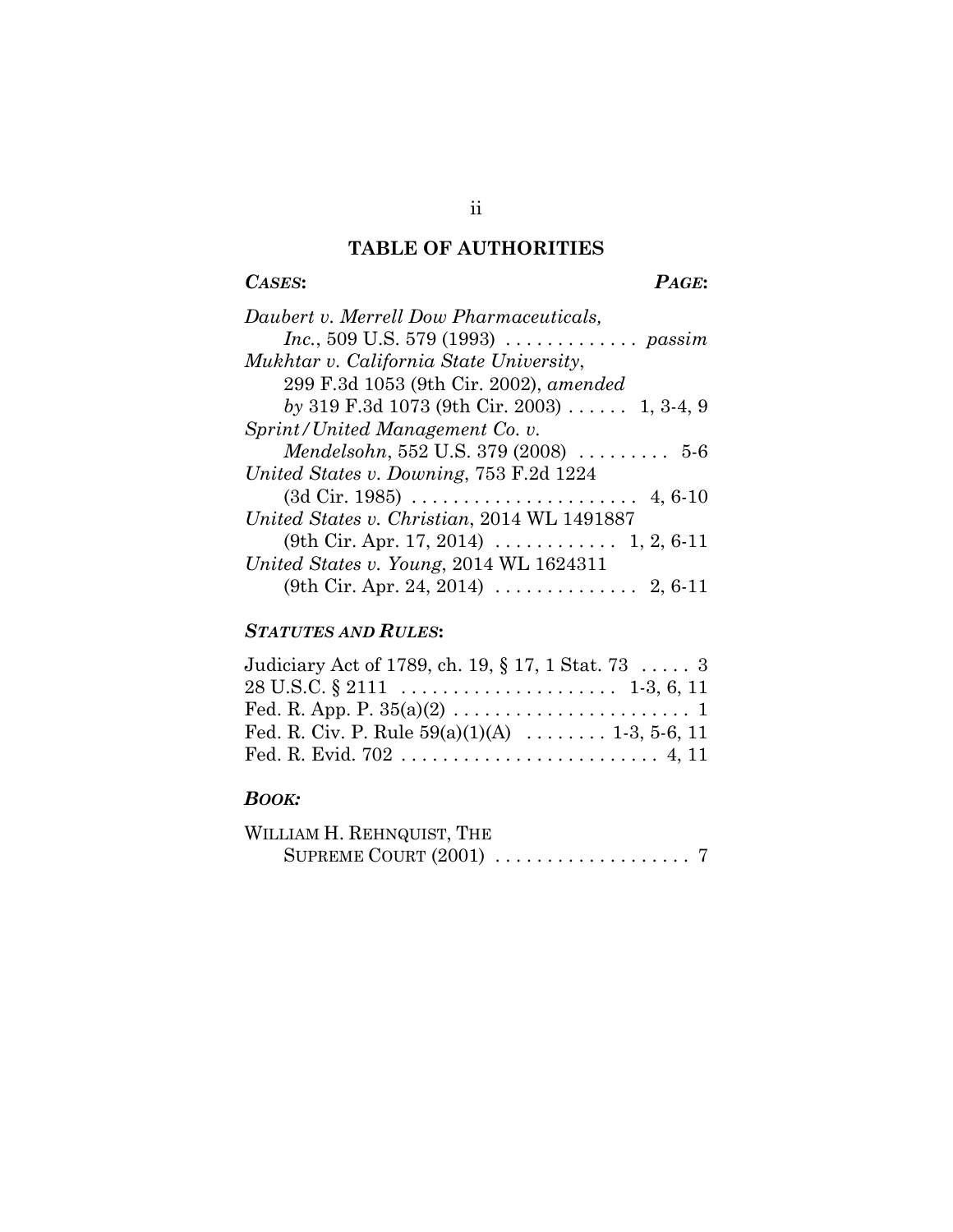### **REPLY TO BRIEF IN OPPOSITION OF RESPONDENT ASTENJOHNSON, INC.**

In its brief in opposition, respondent Asten-Johnson, Inc., asserts that cases like this one, in which a new trial is ordered merely because of a district court's procedural *Daubert* gatekeeping error, "are unusual" and "unlikely to recur," so that the question presented "has little practical significance." Opp. 3; *see also* Opp. 10 ("the Ninth Circuit's ruling is narrow and reflects a circumstance that will rarely arise").

If that were true, the busy Ninth Circuit would not have bothered with en banc review of the *Barabin* panel decision. Although the court reached the wrong result (by a narrow 6-to-5 margin**<sup>1</sup>** ), in granting en banc review it correctly understood that the proper remedy for a district court's failure to make required findings regarding the admission or exclusion of important evidence at trial involves "a question of exceptional importance," Fed. R. App. P. 35(a)(2). The fundamental issue at the center of this case — what authority is allocated to appellate courts and district courts, respectively, under 28 U.S.C. § 2111 and Fed. R. Civ. P. 59(a)(1)(A), regarding the proper remedy for district court evidentiary errors at trial — is an important one that merits clarification by this Court.

AstenJohnson's prediction that the en banc decision below will only "rarely" force wasteful new trials in cases involving expert testimony has already been proven wrong. AstenJohnson overlooks two decisions issued by the Ninth Circuit just in the month between the filing of our petition and the filing of its opposition, *United States v. Christian*, 2014 WL

<sup>&</sup>lt;sup>1</sup> The vote to reaffirm the *Mukhtar* rule was 6-to-5, Pet. App. 2a, 20a, not 8-to-5 as stated at Pet. 9, 22.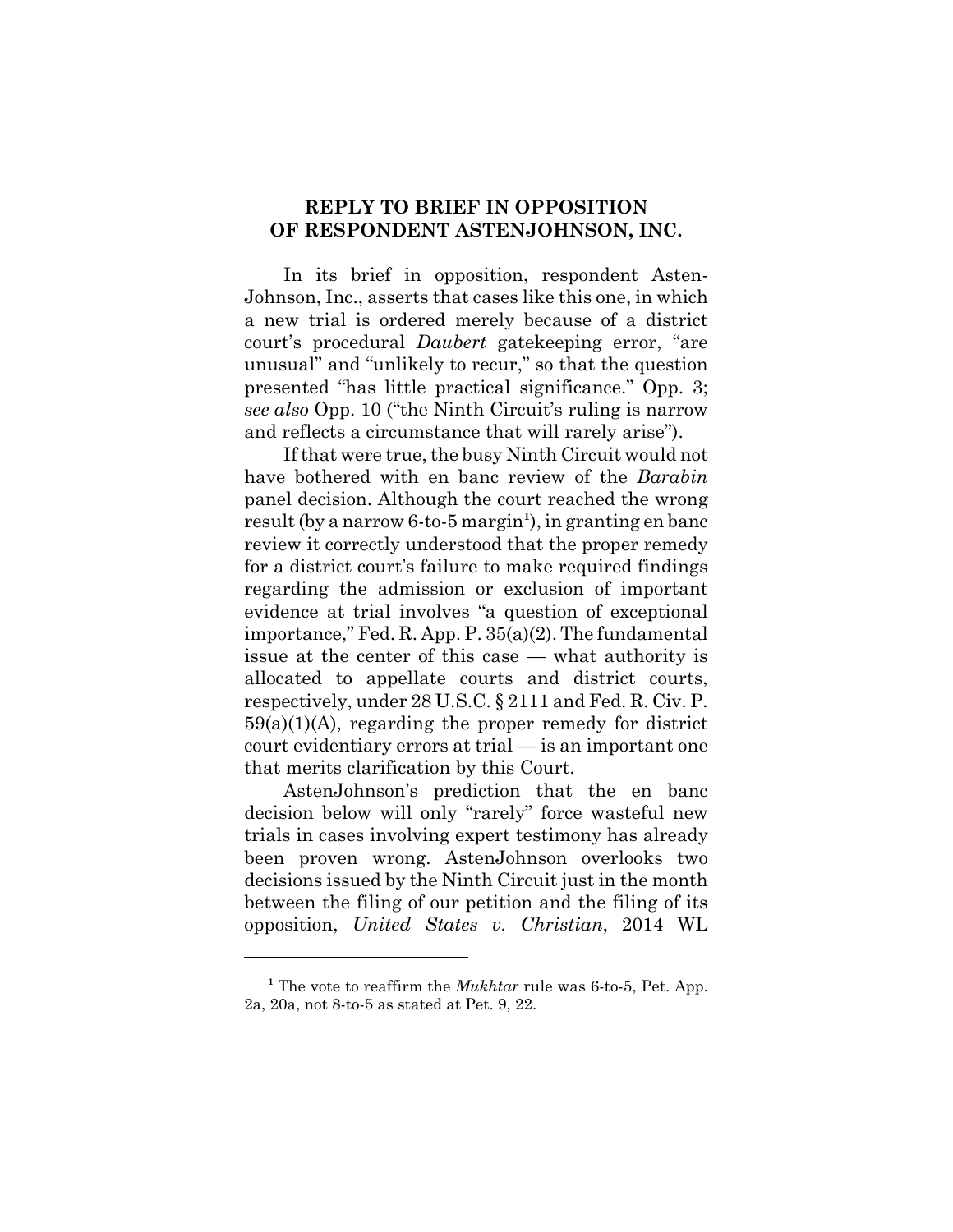1491887 (9th Cir. Apr. 17, 2014), and *United States v. Young*, 2014 WL 1624311 (9th Cir. Apr. 24, 2014). *Christian* and *Young* relied on *Barabin* to grant criminal defendants new trials due to mere procedural *Daubert* gatekeeping error, with no requirement that they prove *any* substantive error in the evidence actually heard by the jury, much less *harmful* error.

Most of the points made in the petition stand unrebutted. In particular, AstenJohnson completely fails to acknowledge the importance of clearly defining the proper scope of appellate review on evidentiary matters and the range of discretion that should be left to district courts on these matters, as well as the particular need to construe Section 2111 and Rule  $59(a)(1)(A)$  to avoid unnecessary retrials on remand. Review by this Court is needed to ensure that the circuit courts comply with limits on their authority to displace jury verdicts, to eliminate an intractable conflict among the circuits, to give greater content and guidance to the harmless-error rule, and to bring greater order to appellate review of evidentiary matters generally.

## **A. The En Banc Decision Below Improperly Claims Power for Appellate Courts That Congress Has Allocated to District Courts**

AstenJohnson has virtually no rebuttal to the portions of the petition demonstrating that the Ninth Circuit's 6-to-5 en banc decision, by displacing the discretion of district courts to correct merely procedural evidentiary errors on remand without a wasteful new trial, ignores controlling statutory and rule provisions and is irreconcilable with this Court's precedent. Pet. 3-4, 10-18.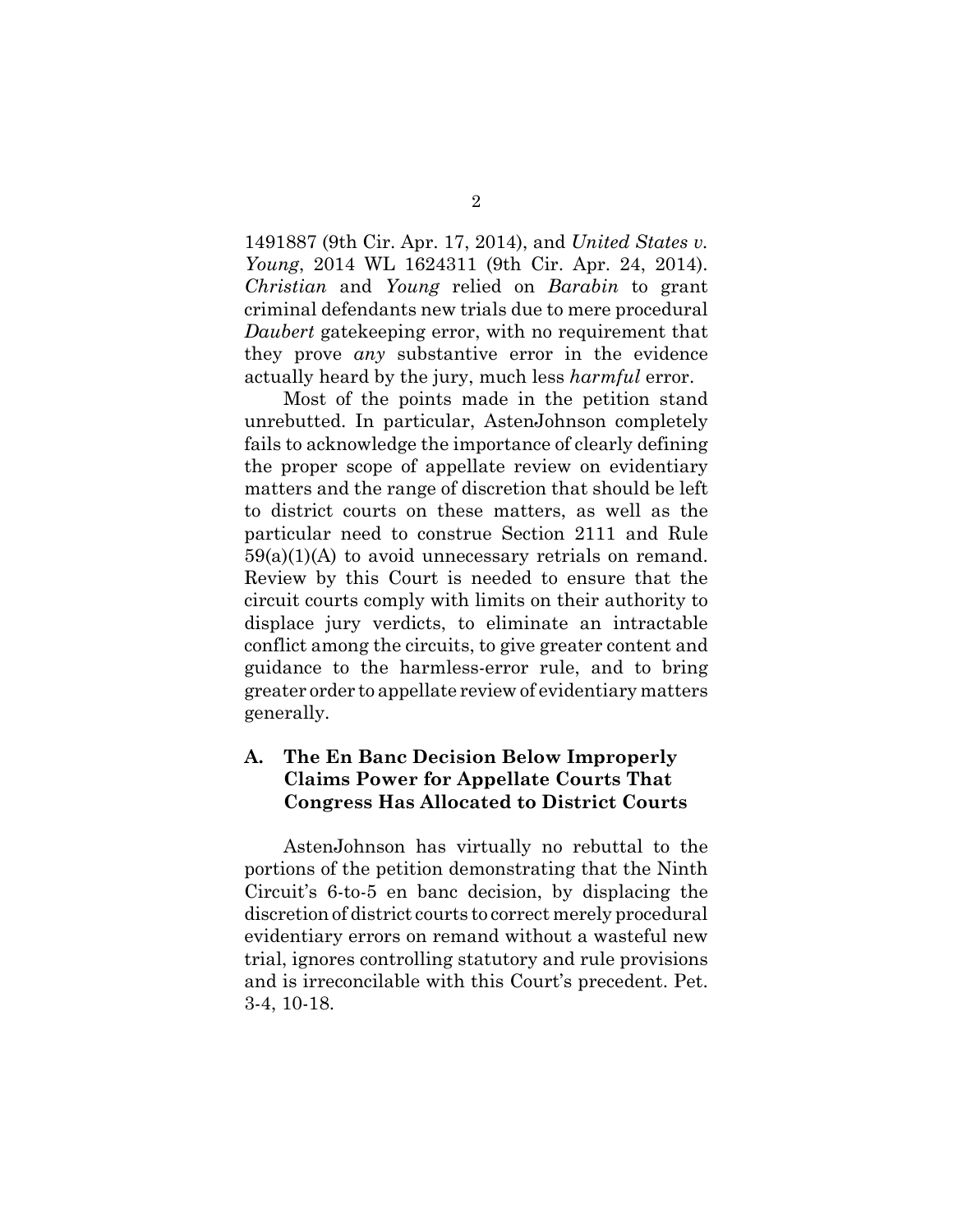The *Mukhtar* rule, which mandates new trials in cases involving important expert testimony merely because *Daubert* gatekeeping error has occurred:

(1) exceeds the authority Congress first vested in federal appellate courts to grant new trials in the Judiciary Act of 1789, which remains in force for civil cases via Fed. R. Civ. P.  $59(a)(1)(A)$ , Pet. 3; and

(2) violates the express limitation on the authority of appellate courts to grant new trials for technical reasons, enacted by Congress a century ago, now codified in 28 U.S.C. § 2111. Pet. 3-4, 10-11.

AstenJohnson's response? This Court should not review *Barabin* for compliance with Section 2111 because the Ninth Circuit gave so little heed to the statute that it did not even cite it (although petitioners did). Opp. 4. Understandably, AstenJohnson prefers that this Court focus less on the governing statute and more on policy considerations. *E.g.*, Opp. 8-10. By granting review and focusing on Section 2111 and related rules, this Court can reinforce the principle that in jurisdictional matters, analysis should start and often end — with the text of the relevant statutes and rules, not with policy. Pet. 15.

The petition also demonstrates that mere procedural *Daubert* gatekeeping error cannot, in itself, affect the verdict in any way, so that it is impossible for such errors (standing alone) to justify a new trial under this Court's standard harmless-error jurisprudence. Pet. 11- 13 & note 3.

AstenJohnson's response? Nothing. The opposition addresses none of the harmless-error precedents cited in the petition. It ignores the analysis of fourteen different Ninth Circuit judges explaining why the *Mukhtar* rule violates this Court's harmless-error jurisprudence: the eleven judges who dissented from the denial of rehearing en banc in *Mukhtar* (listed at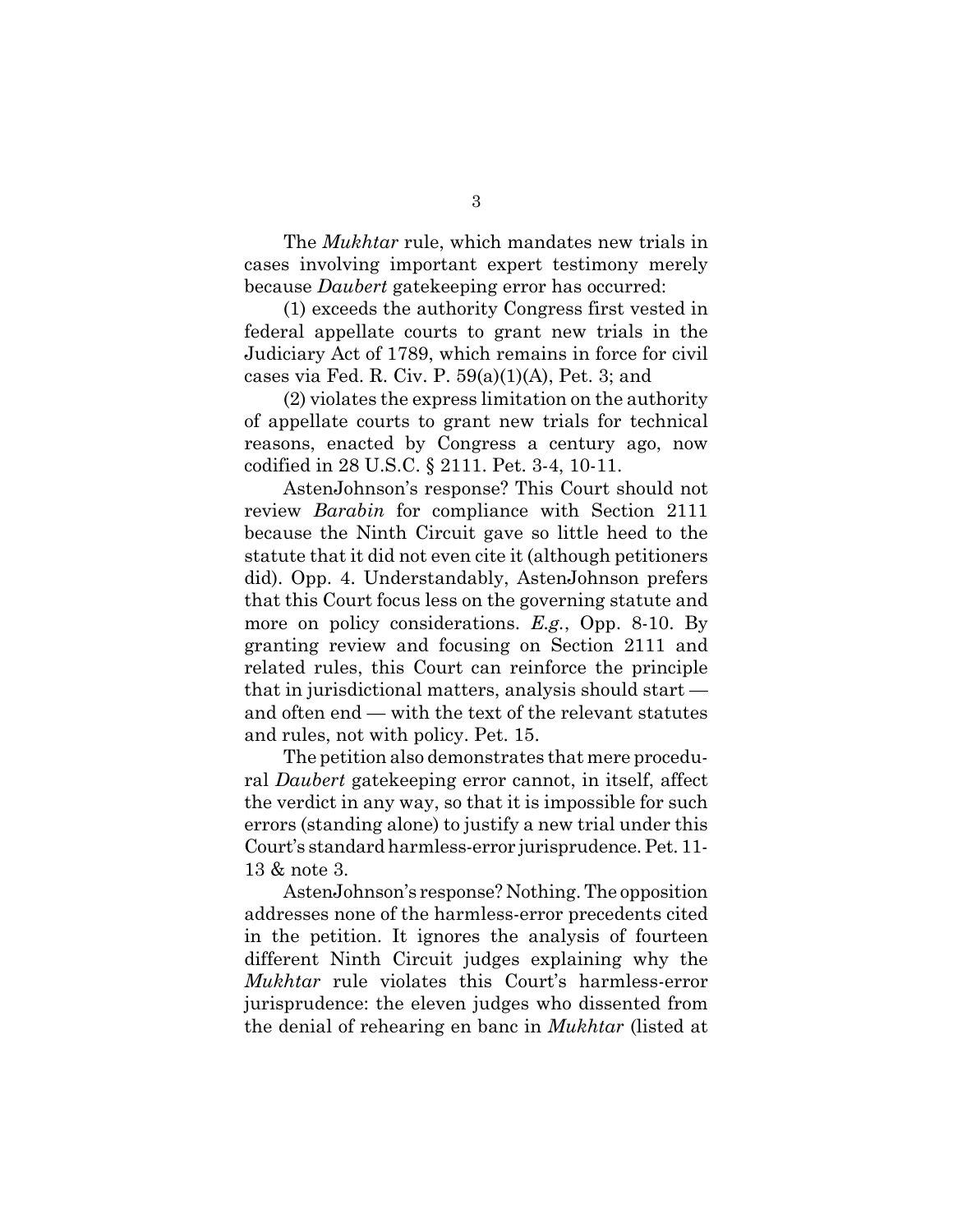Pet. 12 n.3), plus three judges who dissented from the en banc decision in *Barabin* but who were not yet on the court when *Mukhtar* was decided (listed at Pet. App. 20a) (two judges dissented in both cases).

Finally, the petition demonstrates that the only remaining way of justifying the *Mukhtar* rule under this Court's jurisprudence is to justify it as a structural-error rule. Plainly it *operates* in that fashion, requiring no showing that the procedural gatekeeping error actually altered the evidence the jury would have heard absent the procedural error. The concept of creating a structural-error rule that does not involve constitutional error, and that operates in civil cases, is wholly foreign to this Court's jurisprudence. Pet. 13-18.

AstenJohnson's response? No dispute that the *Mukhtar* rule operates as a structural-error rule, and no serious rebuttal to our demonstration that the creation of this new structural-error rule for civil cases violates multiple strands of this Court's jurisprudence — only some nibbling away at the edges of a minor aspect of our analysis. Opp. 8-9 n.3.

Nor does AstenJohnson even mention the Third Circuit's decision in *United States v. Downing*, 753 F.2d 1224 (3d Cir. 1985) (discussed in Pet. 21). *Downing* articulated the division of authority between appellate and district courts, when there has been procedural error involving trial evidence, in a manner diametrically opposed to *Barabin*. It supplies a model of how this Court, consistent with its past decisions, can and should clarify the relation between federal appellate and trial courts regarding the proper remedy for trial evidentiary errors, and in so doing should emphasize the need to avoid unnecessary new trials.

*Downing*, authored by Judge Becker — and one of the landmark pre-*Daubert* decisions on expert testimony (its Rule 702 "fit" analysis was adopted by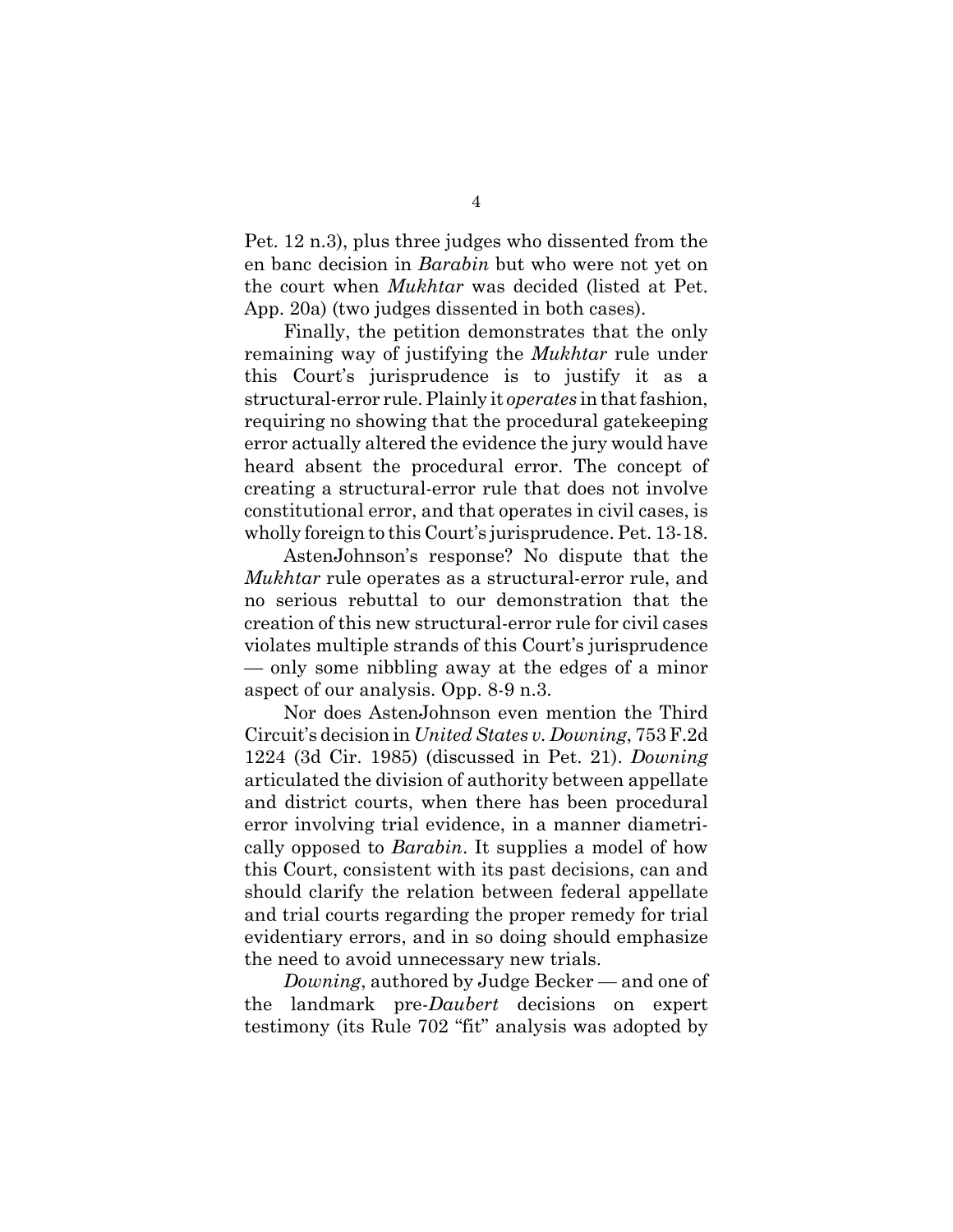this Court in *Daubert***<sup>2</sup>** ) — was a criminal case in which the district court had used an improper legal test to bar the defendant from calling a psychologist on the reliability of eyewitness identifications. *Id*. at 1228, 1241. The court found the record too sparse to resolve the admissibility issue on appeal, *id*. at 1242, and directed the district court to reopen the record, by holding "an evidentiary hearing concerning the admissibility of [defendant's] proffered expert testimony." *Id*. at 1244. Whether a new trial could be granted depended on the result of that hearing: "The district court's error will become harmless if on remand the district court . . . decides that the proffered testimony is not admissible. . . . [A] new trial is required only if the district court determines that the proffered testimony is admissible." *Id*. at 1243. *See also id*. at 1244 ("judgment of conviction should be reinstated" if testimony again found inadmissible).

Judge Becker's analysis, and his order that the criminal defendant could not receive a new trial unless he ultimately established that the expert testimony was admissible, hardly broke new ground. It was an application of the general rule — supported by a leading treatise, and illustrated by this Court's decision in *Sprint/United Management Co. v. Mendelsohn*, 552 U.S. 379 (2008) — that when discretion has been exercised improperly on evidentiary matters by a district court, the remedy is a remand to permit its proper exercise. Pet. 19-20.

It is no answer that, due to its particular facts, *Mendelsohn* did not involve "a *Daubert* issue at all." Opp. 11. *Mendelsohn* articulated a general rule govern-

**<sup>2</sup>** *Daubert v. Merrell Dow Pharmaceuticals, Inc.*, 509 U.S. 579, 591 (1993).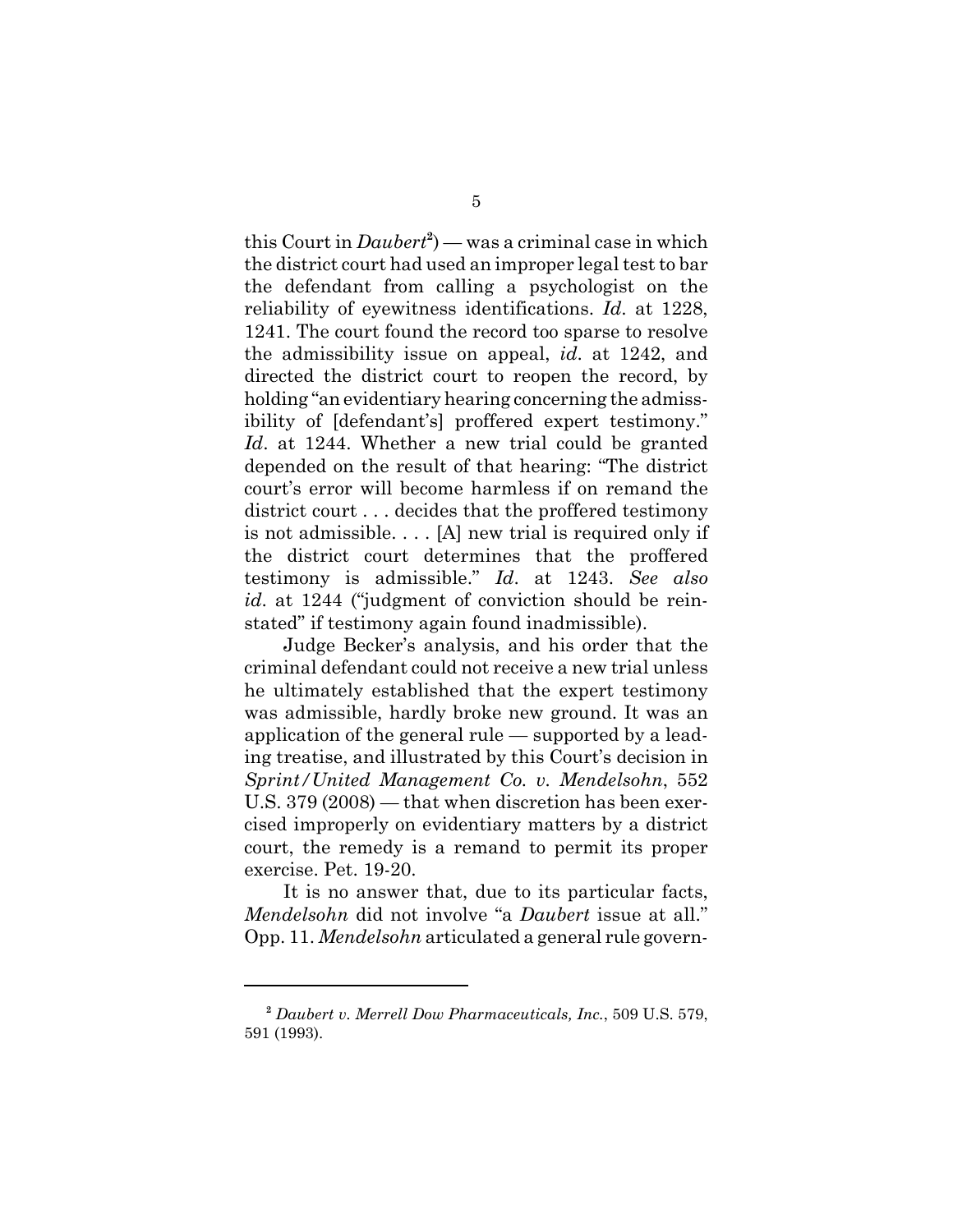ing appellate review of a district court's failure to exercise discretion properly on evidentiary matters, one not tied to the facts of the particular case, and one which suggests no basis for some special exception applicable to expert testimony. *E.g.*, 552 U.S. at 381 (remand for "relevant inquiry under the appropriate standard"); *id*. at 384 ("the Court of Appeals should have remanded the case to the District Court for clarification").

AstenJohnson is no more persuasive in its effort to distinguish *Mendelsohn* as somehow limited to a district court's application of "the wrong evidentiary standard in excluding certain evidence," Opp. 11, and thus supposedly inapplicable to a case in which the district court "failed to conduct the necessary" analysis at all. Opp. 12. Both scenarios involve a district court's failure to exercise its discretion properly and thus (to borrow Judge Posner's analysis, Pet. 18-19, ignored by AstenJohnson) are equally an abuse of discretion. Logically they should be governed by the same rule on the scope of a remand articulated by this Court in *Mendelsohn* and illustrated by Judge Becker's *Downing* decision. But if different rules are to be applied, they should be articulated by this Court rather than made up by the circuit courts without reference to Section 2111 and Rule 59.

#### **B. The Decision Below Deepens an Intractable Division Among the Courts of Appeals**

The Ninth Circuit's recent decisions in *Christian* and *Young*, extending *Barabin*, eliminate any doubt about the intractable circuit division over whether new trials *must* (Ninth and Tenth Circuits) or *must not* (Third and Fourth Circuits) be granted for mere procedural *Daubert* gatekeeping errors. AstenJohnson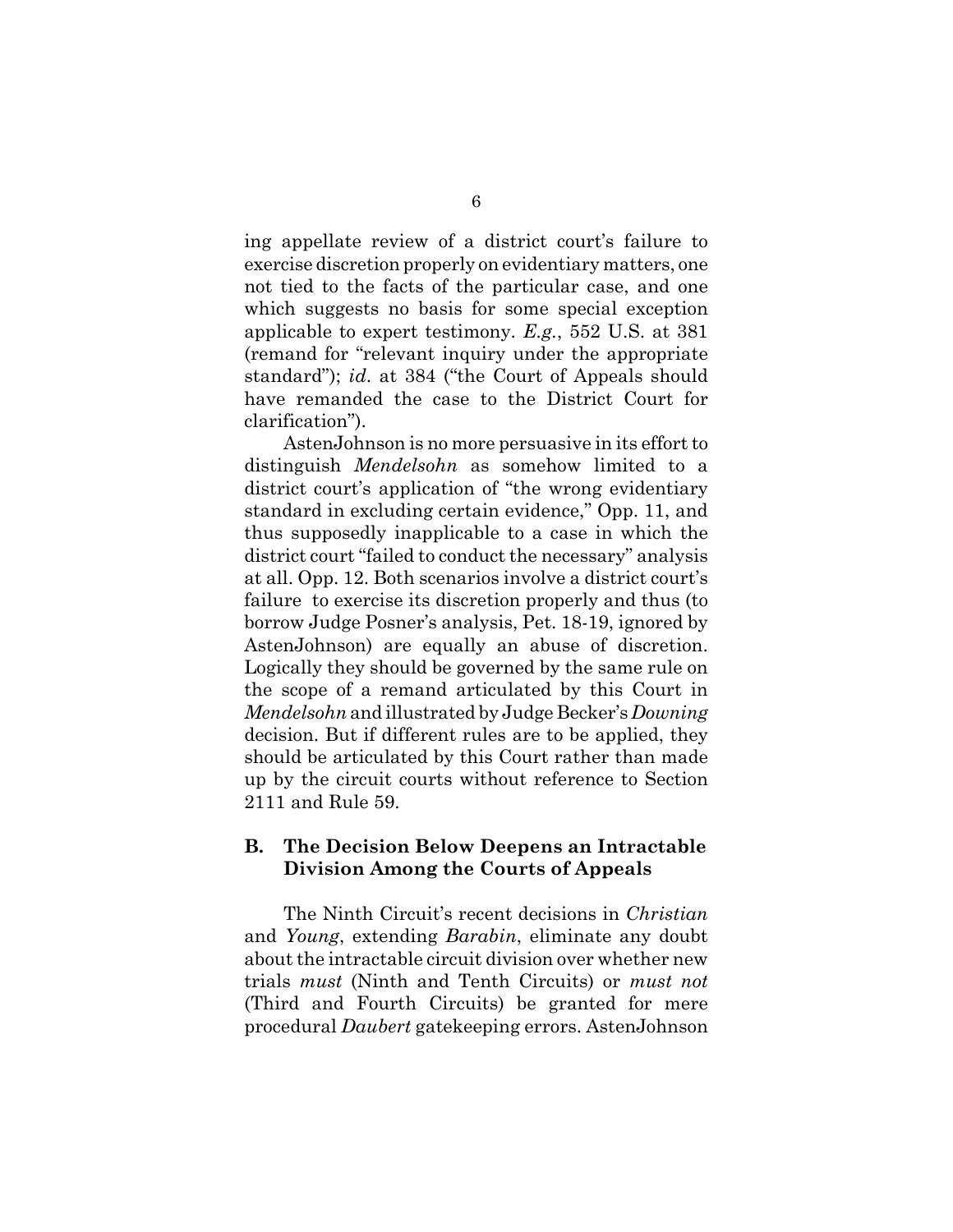has not disputed the petition's showing that the Third and Fourth Circuits are in conflict with *Barabin* and with settled law in the Tenth Circuit. Pet. 5, 21. Asten-Johnson merely disputes whether the Seventh Circuit is involved in the circuit division. Opp. 11 n.5.

When a case "has been decided differently from a very similar case coming from another lower court," there is an undeniable conflict.WILLIAM H.REHNQUIST, THE SUPREME COURT 234 (2001). The conflict here is most readily appreciated by comparing the Third Circuit's *Downing* decision, *against* the criminal defendant, with the recent Ninth Circuit holdings (applying *Barabin*) on very similar facts in *Christian* and *Young*, *in favor of* the criminal defendants.

In *Downing*, the criminal defendant's argument for a mandatory new trial was denied because under Third Circuit precedent, following general practice, a new trial *must not* be granted for mere procedural error in a district judge's gatekeeping of expert testimony. 753 F.2d at 1243.

By contrast, the criminal defendants in *Christian* and *Young* won their appeals seeking a mandatory new trial based on *Barabin*'s holding that a new trial *must* be granted for mere procedural *Daubert* gatekeeping error involving important expert testimony (assuming that the substantive evidentiary issue cannot be resolved on appeal, which is typical, see p. 10, *infra*).

*Christian* involved a Nevada man whose car had been repossessed and who, after various public officials failed to help recover it, sent e-mails threatening to kill a police chief, a prosecutor, and a judge. 2014 WL 1491887, at \*2. He was prosecuted for transmitting death threats through interstate commerce. Claiming he had a diminished capacity to understand the threatening nature of his e-mails (negating specific intent), Christian sought to call a psychologist to so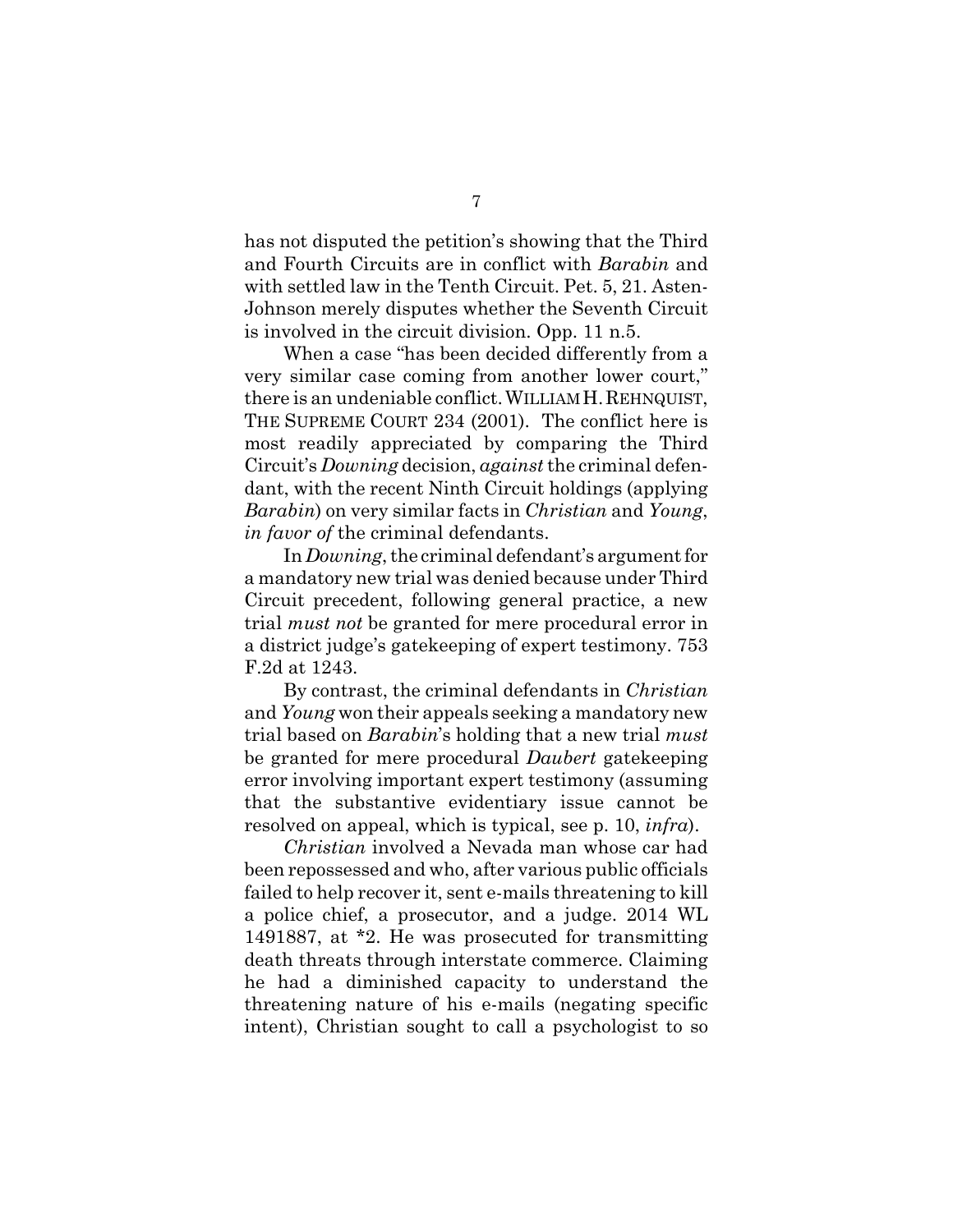testify. *Id*. at \*3-\*4. As in *Downing*, the district court excluded the defendant's testimony. The Ninth Circuit reversed his conviction solely on the basis of a procedural *Daubert* gatekeeping error — the district court had "applied an erroneous legal standard" in analyzing admissibility. *Id*. at \*5-\*6.

The court made clear it was *not* holding that the expert testimony "must be admitted," only that the district court on remand must conduct a proper legal analysis. *Id*. at \*7. Rather than order a limited remand for that purpose, with a new trial to be held only if the evidence was actually found admissible (all *Downing* permits), the Ninth Circuit panel ordered an outright new trial, applying *Barabin*: "Although *Barabin* involved the *admission* of expert testimony in a *civil* trial and this case involves the *exclusion* of expert testimony from a *criminal* trial, we hold that *Barabin*'s analysis applies with equal force to these circumstances." *Id*. at \*8.

*Young* is the reverse of *Christian*: the *Daubert* gatekeeping error related not to the exclusion of a defense expert witness, but to the admission of a prosecution expert witness. Young was an admitted drug dealer who was brought in for questioning during a murder investigation.**<sup>3</sup>** Although Young was searched at the start of the interview and no contraband was found, immediately afterward the police noticed a plastic bag on the floor that had not been there earlier. It contained nearly a pound of crack cocaine. Young was prosecuted for possession with intent to distribute. After a seven-day trial, Young was convicted, based partially on a DNA expert's testimony that DNA

<sup>&</sup>lt;sup>3</sup> The factual context, not set out in the Ninth Circuit's memorandum opinion, is taken from the parties' briefs, available on PACER.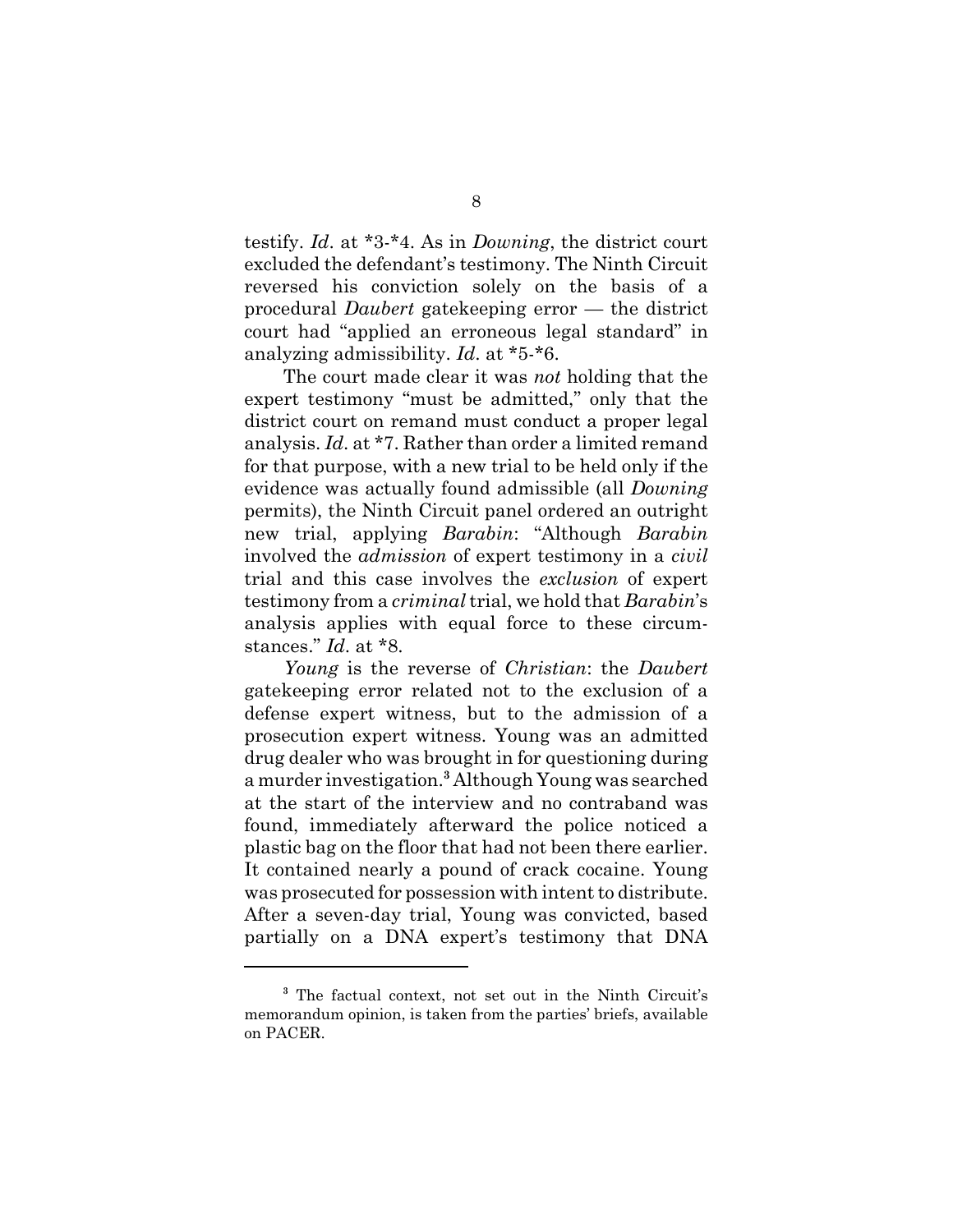matching Young's was on the bag (with the odds that someone other than Young left the DNA being at least 10,000 to 1).

As in *Barabin* and *Christian*, the Ninth Circuit reversed solely on the basis of a procedural *Daubert* gatekeeping error: the district court's failure to make specific findings regarding the government expert's DNA methodology. *Young*, 2014 WL 1624311, at \*1. On a limited remand (permitted by *Downing*), the district court could have made these findings, rendering another seven-day trial unnecessary (assuming the DNA testimony was found relevant and reliable). But instead of permitting that commonsense option, being bound by the automatic-reversal rule of *Mukhtar*, *Barabin*, and *Christian*, the panel ordered a complete new trial. *Id*. at \*2.

Clearly *Downing* would have been decided differently in the Ninth Circuit, and *Christian* and *Young* would have been decided differently in the Third Circuit — the acid test for whether a real conflict exists.

## **C. The Decision Below Presents a Purely Legal Issue, Unencumbered by Record-Specific Concerns**

Throughout AstenJohnson's opposition are various suggestions that the case is too record-specific, factbound, or otherwise peculiar to merit review. None need give this Court pause in concluding that the purely legal issue decided below — the validity of the *Mukhtar* rule criticized by fourteen Ninth Circuit judges, which nonetheless survived en banc review by a single vote — merits review by this Court.

According to AstenJohnson, the en banc judges "unanimously agreed that the existing record was 'too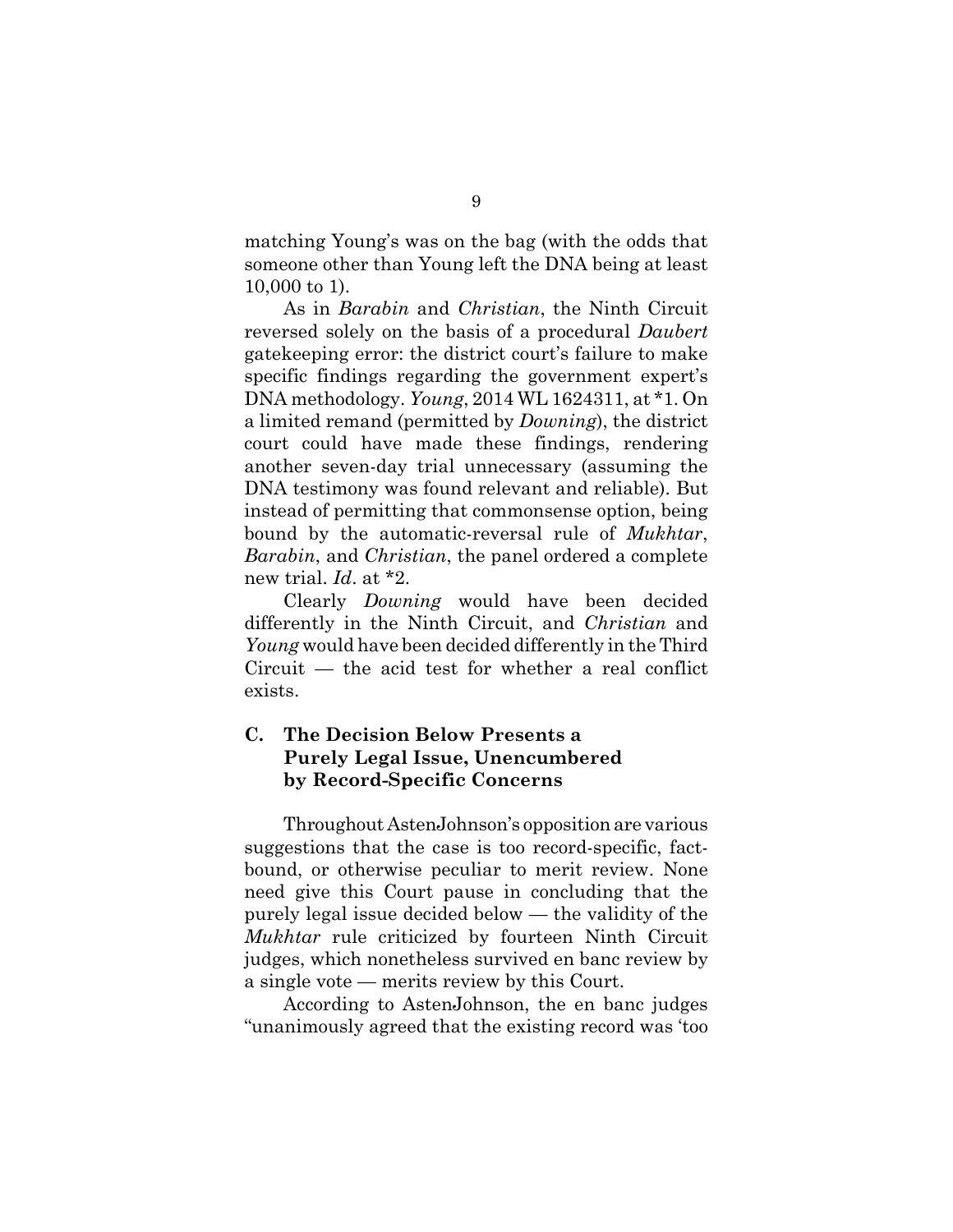sparse' to allow a court" — that is, on AstenJohnson's reading, *any* court, including a district court — to resolve the *Daubert* issues "on the existing record . . . ." Opp. 2 (citing Pet. App. 19a, 21a). The cited pages do not bear this out. The judges were merely explaining why "we" could not finally rule on admissibility "with certainty," the record being too sparse for that — that is, too sparse for *them* to rule on appeal that, despite the broad discretion afforded district judges on evidence issues, the record permitted only one result (so no remand would be needed). When a district court commits a procedural *Daubert* gatekeeping error, it is typical (hardly odd) that the record will be too sparse to allow *the appellate court* to rule with certainty that there is no basis for the district court to exercise discretion on remand. *E.g.*, *Christian*, *supra*, 2014 WL 1491887, at \*8 (record too sparse to make final determination); *Young*, 2014 WL 1624311, at \*2 (same); *Downing*, 753 F.2d at 1242 (same).

Even accepting AstenJohnson's reading of the decision below, it fails to demonstrate that anything should turn on whether the existing record is adequate for the district court to resolve the *Daubert* issues on remand, without reopening the record. Opp. 6, 9 n.4. But if anything does turn on that, the idea that the record is somehow inadequate is difficult to square with the representation of AstenJohnson's prior counsel during the en banc oral argument that "the record's fully developed" on the *Daubert* issues. Tr. 2:18.**<sup>4</sup>** Dramatically illustrating its counsel's point that "[w]e have a thoroughly developed record," Tr.

**<sup>4</sup>** Video of the en banc oral argument is posted on the Ninth Circuit's website at http://www.ca9.uscourts.gov/media. Transcript citations are to an unofficial transcript posted in PDF format at http://www.scribd.com/doc/227314021.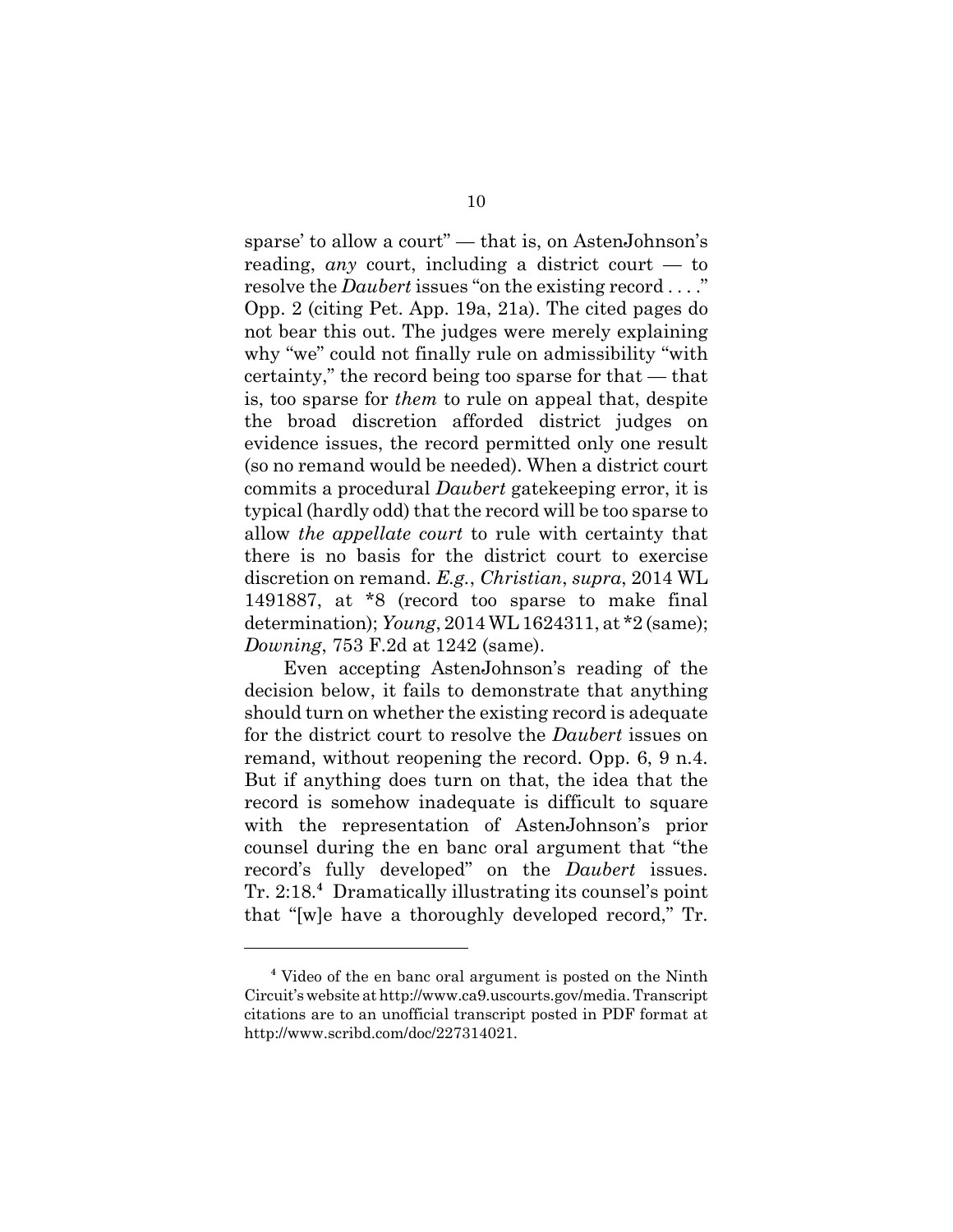10:6, was the "massive" eight-inch-high stack of record materials referenced in the argument. Tr. 3:3, 11:21.

AstenJohnson also complains that we "repeatedly misstate the trial court's error" as involving merely a failure "to make particularized findings" under Fed. R. Evid. 702. Opp. 5 n.1. But a fair reading of the district judge's two written decisions and many oral statements addressing AstenJohnson's evidentiary objections cited in Pet. 7 & note 2, but ignored by AstenJohnson — reveals he understood what was required of him by Rule 702 and *Daubert*, he impliedly made the necessary findings, but he failed to make explicit findings regarding the particular methodology used by each expert, which the en banc Ninth Circuit has now required.

#### **D. A Vote on the Petition Should Be Postponed Until the United States' Position Is Known**

Because two separate Ninth Circuit panels have recently relied on *Barabin* to mandate retrials of federal criminal cases, it appears the United States may have an interest in the question presented by this case (which encompasses procedural gatekeeping error in both civil and criminal cases, Pet. i), and in the broader issues underlying the case concerning the authority allocated to appellate courts and district courts, respectively, pursuant to 28 U.S.C. § 2111 and Fed. R. Civ. P. 59(a)(1)(A), regarding the proper remedy for evidentiary errors at trial.

Therefore this Court may wish to seek the United States' views. This Court may also find it prudent to wait to see whether the Solicitor General seeks review of *Christian* and/or *Young*, with an eye toward consolidating this case with any related case(s), or granting review in one case while holding the other(s).